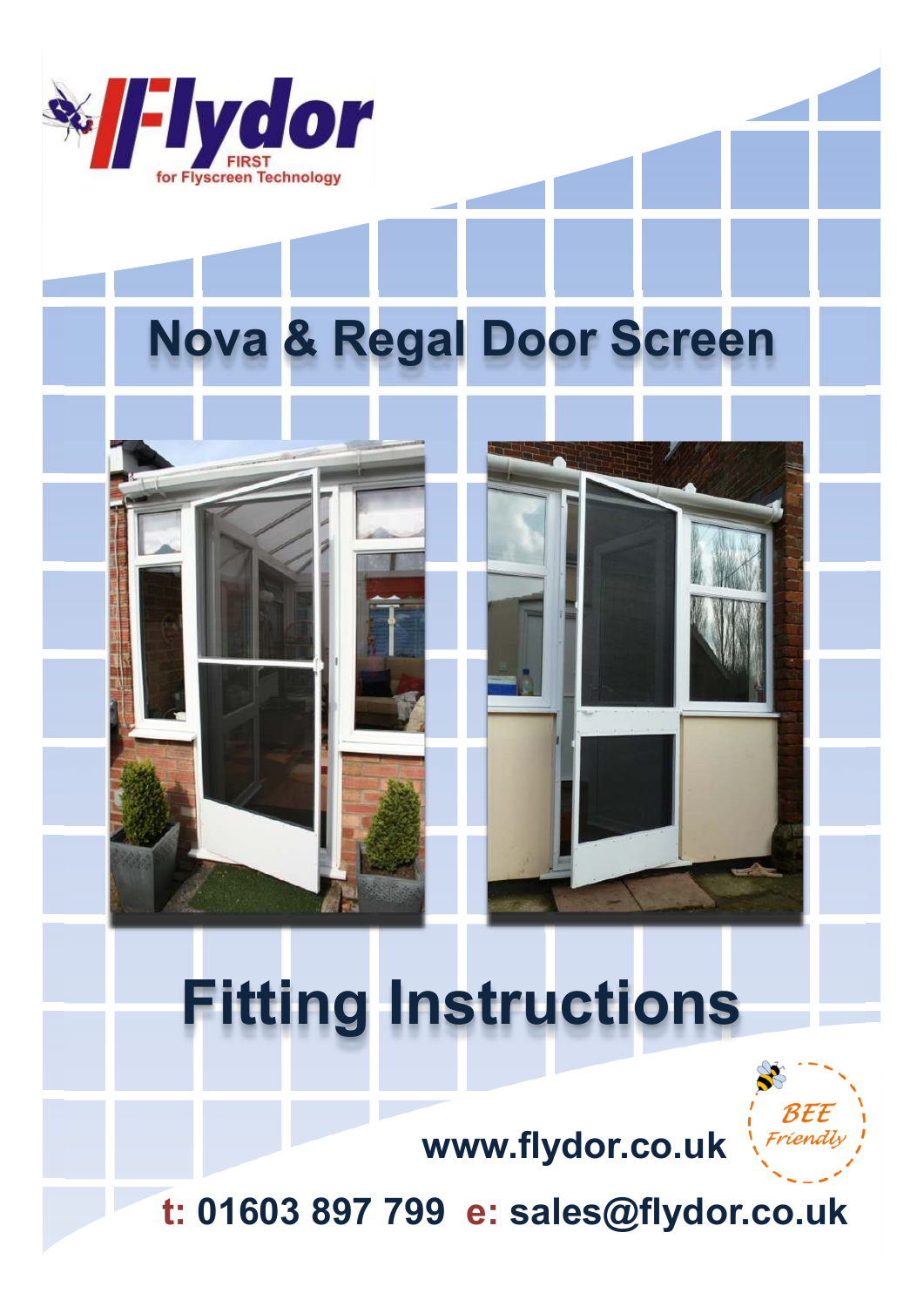## HINGED PANEL DOOR *Nova And Regal Models*

*Please read through before installing your door.*

Your Panel Door Pack will consist of the following. 1. Fully assembled Door. 2. Door Fittings. 3. Subframe *(if ordered)* flat packed.\* NO Fixings are supplied.

#### **Subframe (Metal profile)**

Fit together the three or four sided subframe with the push in PVC corner pieces. Pre drill assembled frame as follows A. Drill Small pilot hole through whole of profile. B. Open up hole in front face to 10mm. C. After fixing to existing frame by using suitable screws, use 10mm cover caps to finish



*Note; If using the PVC Packer subframe, cut to desired lengths and directly fix to existing frame.*

### **Installing the Door.**

**1.** Fit the hinges.

These are in two main parts plus a pin. (Note Hinges may be two part fixed pin). Offer up door to frame, and mark where hinges are to go. pic A For lift out doors fit with the pin facing up as in pic B





Part hinge fitted to existing frame



Rest of part hinge fitted to Door profile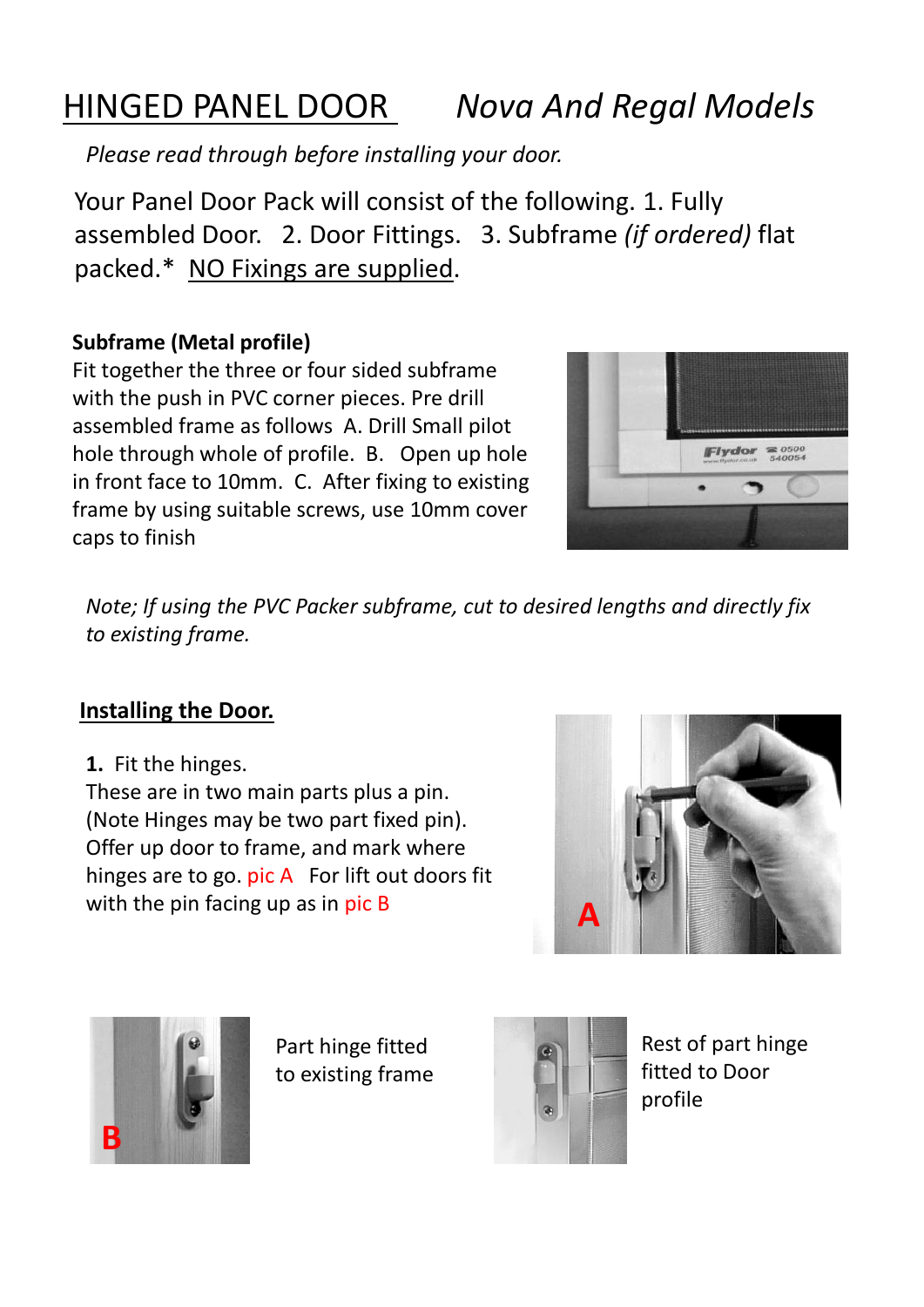**2.** Fit handle. Drill small pilot hole and screw direct to frame.



**3.** Fitting magnetic catches. Screw the body of the magnetic catch to the edge of the screen door. *pic C* Hang the door and close onto the frame. With the catch in place mark and screw into position. *pic D* 





#### **Maintenance.**

Your Panel door can easily be lifted off the hinges for storage when not required.

The frame and mesh can be sponged clean with a mild detergent solution, when needed. No further maintenance is required.



*\* Subframes may be supplied assembled for transporting purposes.*